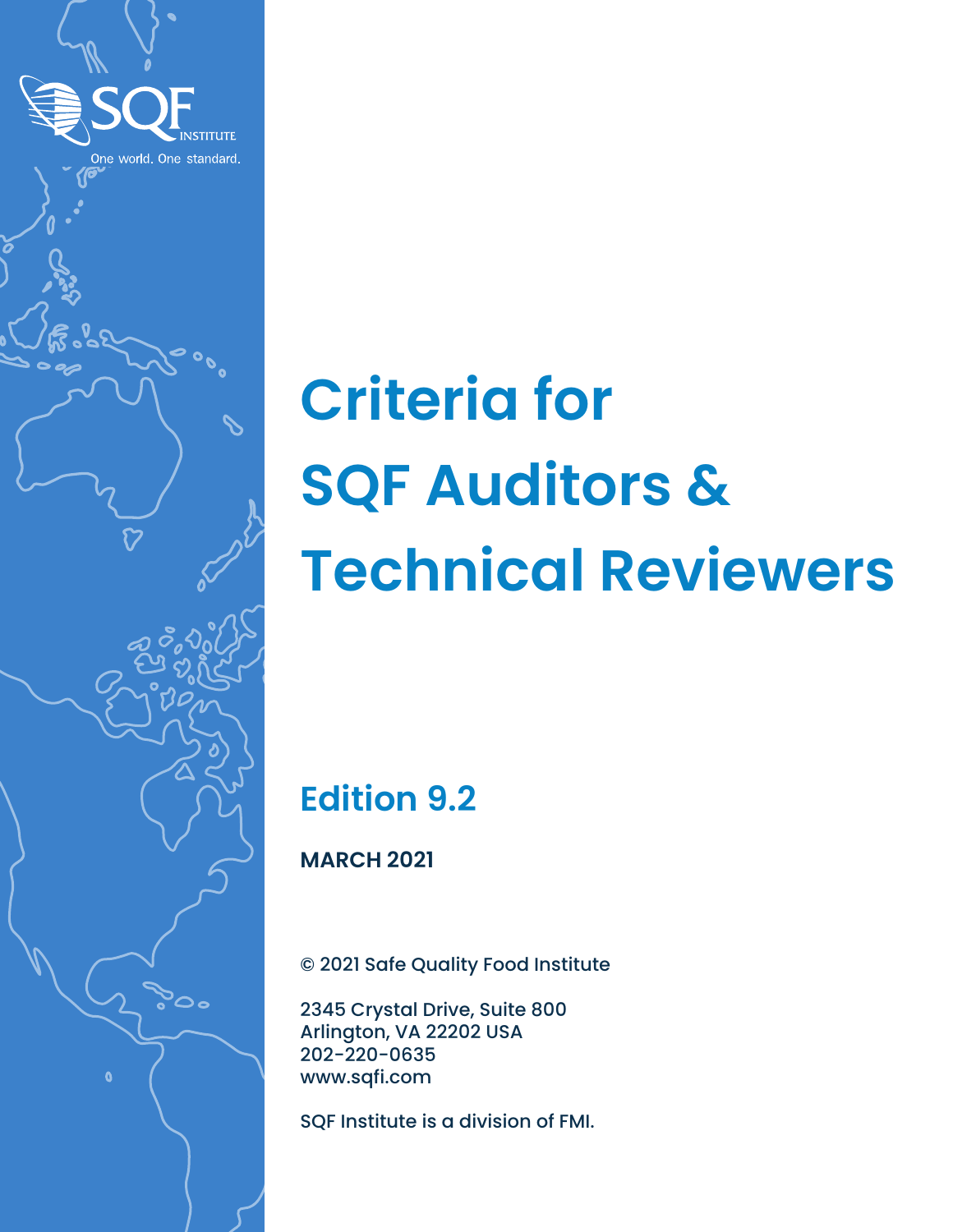#### **© Copyright 2021**

FMI

All rights reserved. This document may not be reproduced, used, stored in any information or retrieval system or transmitted in whole or part, in any form or by any means—electronic, mechanical, photocopying, recording or otherwise—without the express written permission of FMI.

For permission contact FMI at www.fmi.org, or 2345 Crystal Drive, Suite 800, Arlington, VA, 22202, USA.

#### **Disclaimer**

While every effort is made to ensure that the process for evaluating applicants for registration is effective, FMI does not accept liability for services provided by registered SQF Auditors that fail to meet the requirements of all clients of the services.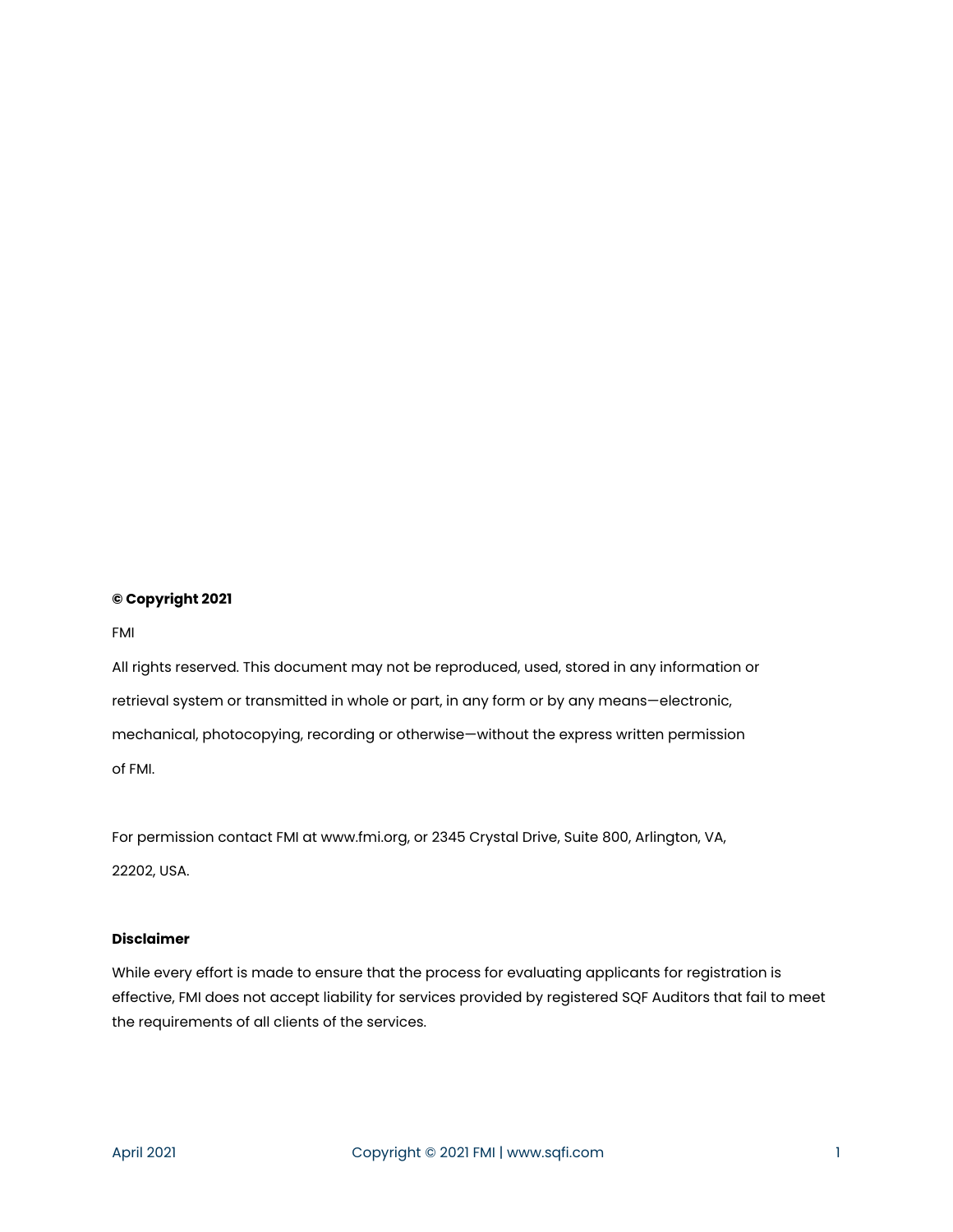#### <span id="page-2-0"></span>**Introduction**

The SQF Code is a process and product certification standard. It is a third-party accredited food safety and quality management standard built on the HACCP principles and guidelines defined by the CODEX Alimentarius Commission and is intended to support industry or company branded product and to offer benefits to sites and their customers. Products produced and manufactured under the SQF Code certification retain a high degree of acceptance in global markets.

First developed in Australia in 1994, the SQF program has been owned and managed by the Food Industry Association (FMI) since 2003 and was recognized in 2004 by the Global Food Safety Initiative (GFSI) as a standard that meets its benchmark requirements.

This document describes the qualifications, registration and reregistration requirements for auditors auditing the SQF Food Safety Codes and SQF Quality Code, edition 9, or subsequent versions, and is applicable for all SQF auditors applying for registration and reregistration beginning June 1st 2021.

This document also describes the qualifications, registration and reregistration requirements for technical reviewers employed, or contracted by a licensed SQF certification body with the responsibility of reviewing SQF audit reports. As of January 2, 2018, all SQF certification bodies are to use only registered technical reviewers.

This latest edition of the "Criteria for SQF Auditors and Technical Reviewers" has been reviewed and updated to align with the Global Food Safety Initiative (GFSI) requirements document 2020.1.

SQF auditor registration is conducted by SQFI or its designee. It is designed to enhance the integrity of the SQF Program by providing the food industry with a register of auditors who have the appropriate competencies to audit SQF food safety and quality systems.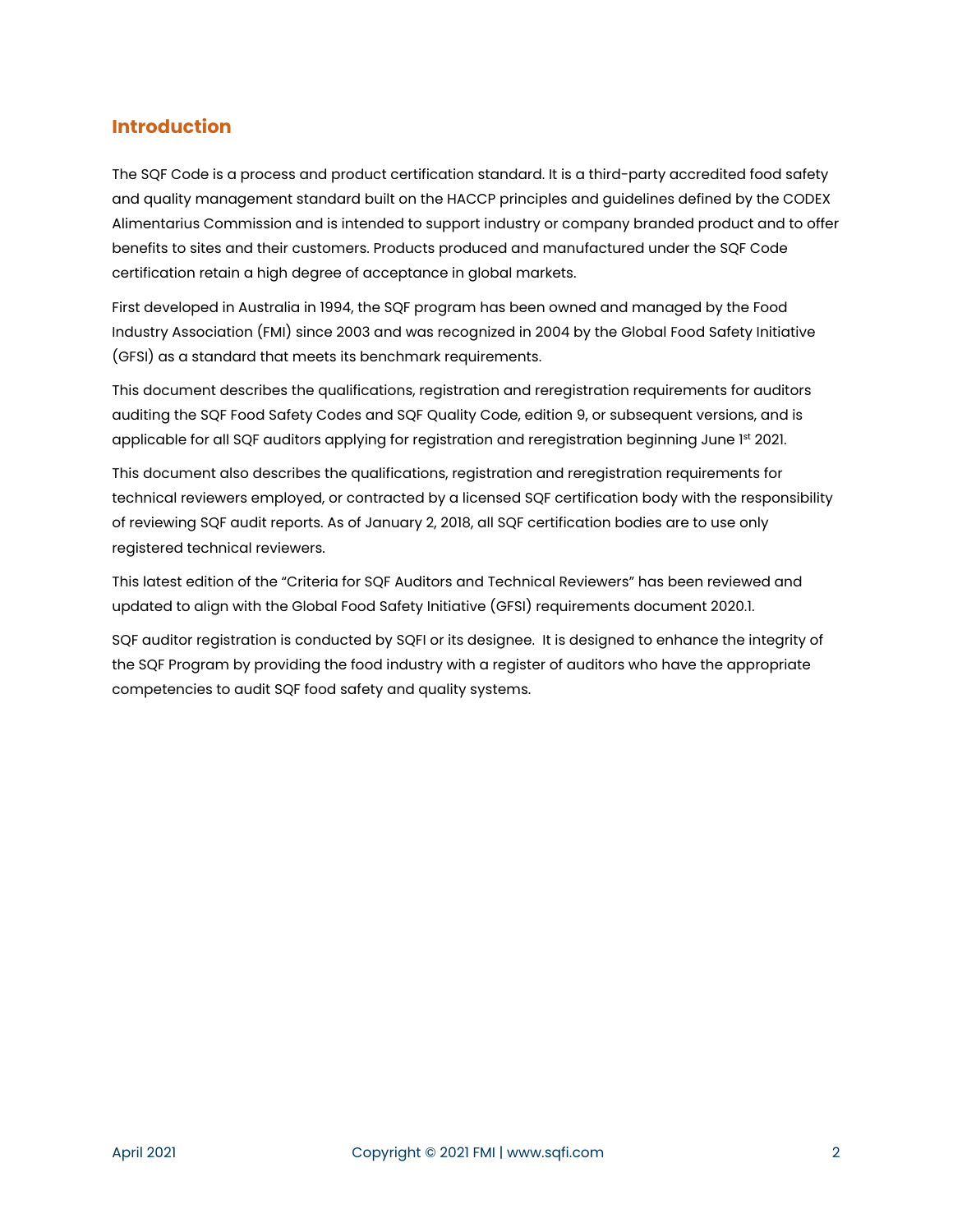# **Table of Contents**

| 1.1 |                                                                        |  |
|-----|------------------------------------------------------------------------|--|
| 1.2 |                                                                        |  |
| 1.3 |                                                                        |  |
| 1.4 |                                                                        |  |
| 1.5 |                                                                        |  |
| 1.6 | Complaints Against Registered SQF Auditors/ Technical Reviewers5       |  |
|     |                                                                        |  |
| 2.1 |                                                                        |  |
| 2.2 |                                                                        |  |
| 2.3 |                                                                        |  |
| 2.4 |                                                                        |  |
| 2.5 |                                                                        |  |
|     |                                                                        |  |
| 3.1 |                                                                        |  |
| 3.2 |                                                                        |  |
| 3.3 |                                                                        |  |
|     | Attachment 1: Key Competencies for SQF Food Safety Auditors  15        |  |
| 1.  |                                                                        |  |
| 2.  |                                                                        |  |
| 3.  | Quality Management Competencies (if registered to FSC 00 - Quality) 16 |  |
|     |                                                                        |  |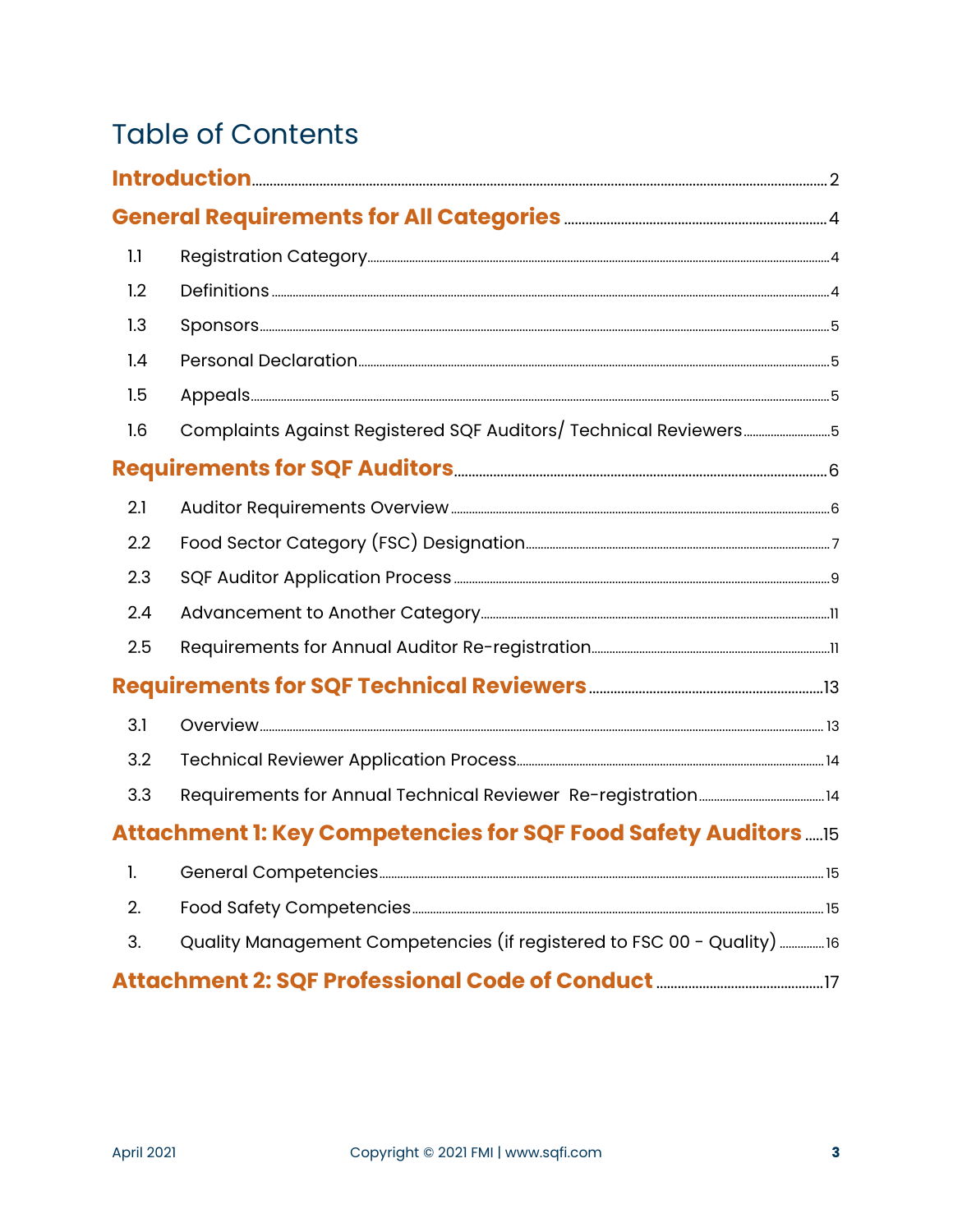### <span id="page-4-0"></span>**General Requirements for All Categories**

# <span id="page-4-1"></span>**1.1 Registration Category**

The criteria described in this document are for the purpose of SQF classification and registration as an SQF auditor or SQF technical reviewer.

Food Sector Categories (FSCs) are defined in the current version of the SQF Codes.

# <span id="page-4-2"></span>**1.2 Definitions**

For the purposes of this document, the relevant definitions given in Appendix 2: Glossary in the SQF Food Safety Codes and the SQF Quality Code, together with the following definitions apply:

| Applicant                 | An individual applying to become a registered SQF auditor or SQF<br>technical reviewer                                                                                                                                                                                                                                                                                                                                   |
|---------------------------|--------------------------------------------------------------------------------------------------------------------------------------------------------------------------------------------------------------------------------------------------------------------------------------------------------------------------------------------------------------------------------------------------------------------------|
| <b>HACCP Training</b>     | Training in the principles and application of a HACCP system based on<br>the Annex of the Codex Alimentarius Commission General Principles of<br>Food Hygiene. This training shall be:<br>1.<br>Recognized as a HACCP training course used extensively in a<br>country.<br>2.<br>Administered and delivered by a recognized institution.<br>The acquired knowledge of the candidate shall be assessed as<br>3.           |
|                           | part of the training program.                                                                                                                                                                                                                                                                                                                                                                                            |
| <b>SQF Auditor</b>        | A person registered by the SQFI to audit a site's SQF Food Safety and/or<br>Quality System. This person shall meet the requirements of this criteria<br>document.                                                                                                                                                                                                                                                        |
| <b>Technical Reviewer</b> | An individual who is employed by a licensed SQF certification body and<br>whose duties include the technical review of SQF audit reports. SQF<br>technical reviewers shall be registered by SQFI as an SQF technical<br>reviewer according to the requirements contained in these criteria.                                                                                                                              |
| <b>Work Experience</b>    | Operational experience with food hygiene and food safety-based<br>programs involving HACCP or other appropriate risk management<br>systems. Alternatively, demonstrated experience involving equivalent<br>practices, such as consulting or regulatory experience, that are deemed<br>to provide experience relevant to the system being developed and the<br>competencies described in this document may be considered. |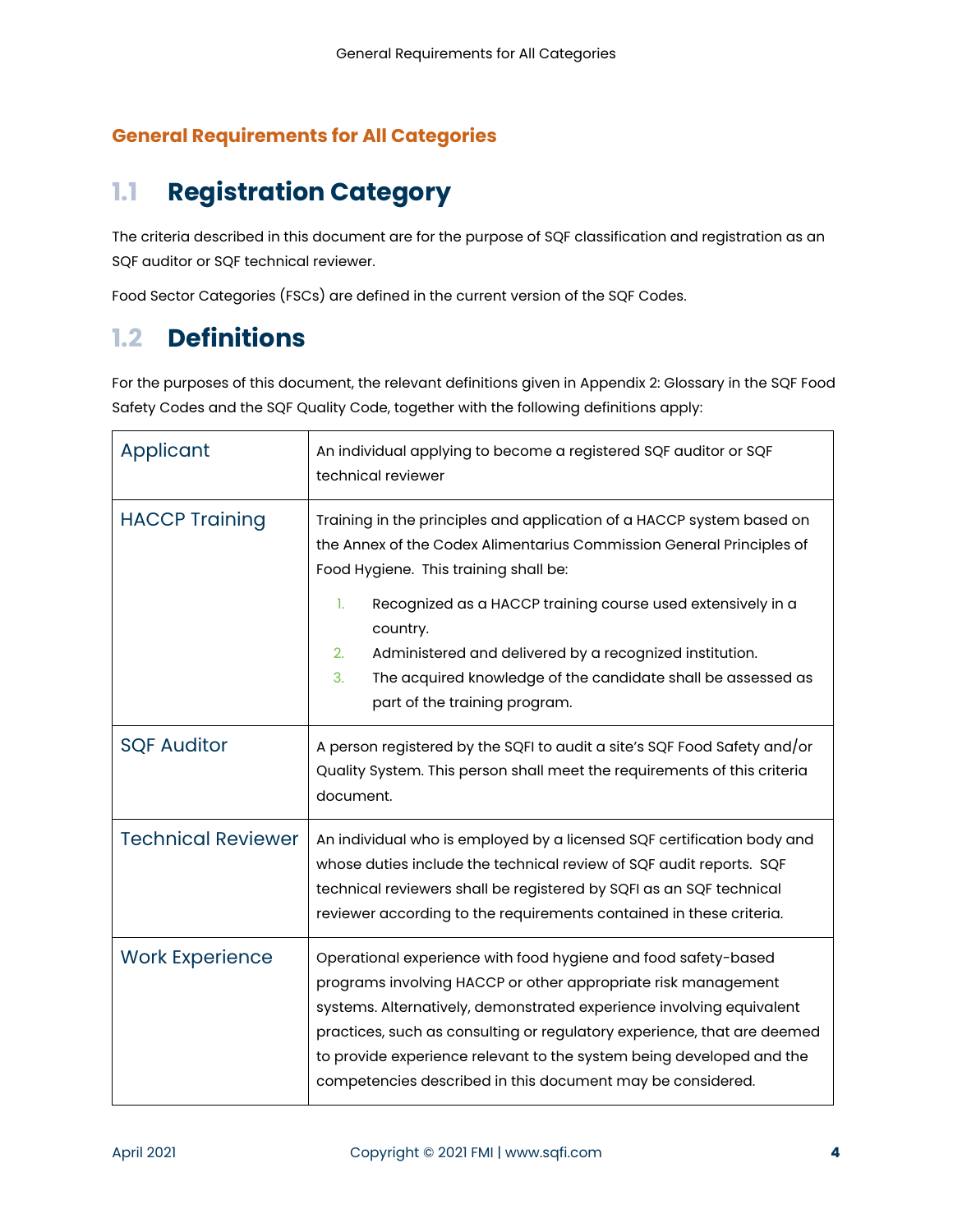# <span id="page-5-0"></span>**1.3 Sponsors**

Each applicant for initial registration as an SQF auditor or technical reviewer shall be sponsored by a certification body and one other person in the food industry with whom they have a business relationship. Sponsors must have evidence and/ or personal knowledge of the relevant information contained within the application that they have verified.

# <span id="page-5-1"></span>**1.4 Personal Declaration**

Each applicant for registration is required to attest that they will comply with the SQFI Professional Code of Conduct (refer attachment 3) and that any complaints regarding their performance will be dealt with in a manner to prevent recurrence.

# <span id="page-5-2"></span>**1.5 Appeals**

Written appeals against the outcome of an application for registration or re-registration will be referred to the SQFI Compliance Manager or designee. Decisions made by SQFI relating to any appeal are final.

# <span id="page-5-3"></span>**1.6 Complaints Against Registered SQF Auditors/ Technical Reviewers**

Complaints regarding the conduct of a currently registered SQF auditor or technical reviewer will be acknowledged and investigated by SQFI. Substantiated evidence of misconduct may result in withdrawal of registration.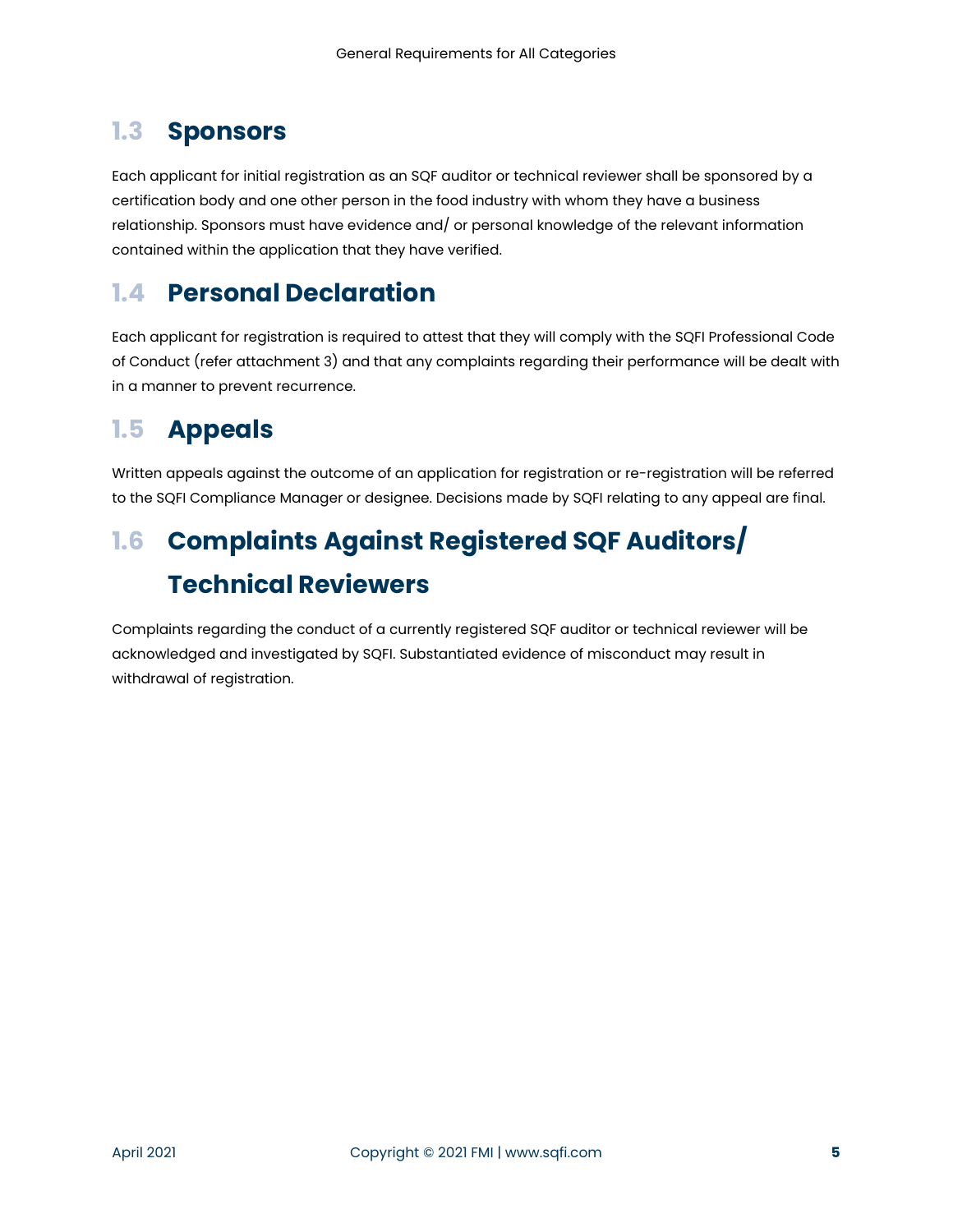### <span id="page-6-0"></span>**Requirements for SQF Auditors**

# <span id="page-6-1"></span>**2.1 Auditor Requirements Overview**

All applicants shall:

**Successfully complete the "Auditing SQF Systems" training course (4 days);** 

OR

Successfully complete a registered "Management System Lead Auditor" training course of forty (40) hours duration AND the "Auditing SQF Systems" course (3 days);

OR

Successfully complete a registered "Management System Lead Auditor" training course of forty (40) hours duration AND the "Auditing the SQF Code Requirements" virtual training course; and

- Attend a HACCP training course that meets the definition described above (refer 1.2); and
	- Successfully complete the "Auditing SQF Food Safety Systems" examination.
	- **Have attained a university degree in a discipline related to the food sector category(ies)** (FSCs) being applied for (e.g., food science, food technology, dairy technology); and
	- **Complete at least one hundred-sixty (160) hours of auditing in the food industry. Internal** audits, pest control assessments, training and sample retrieval are examples of activities that do not count as audit hours; and
	- Demonstrate at least five (5) years' work experience, as defined in 1.2 above, in a foodrelated technical, professional or supervisory position involving food safety accountability and the exercise of judgment; and
	- **Be employed or contracted with at least one designated SQF licensed Certification Body;** and
	- Attest to the SQFI Professional Code of Conduct (refer attachment 2).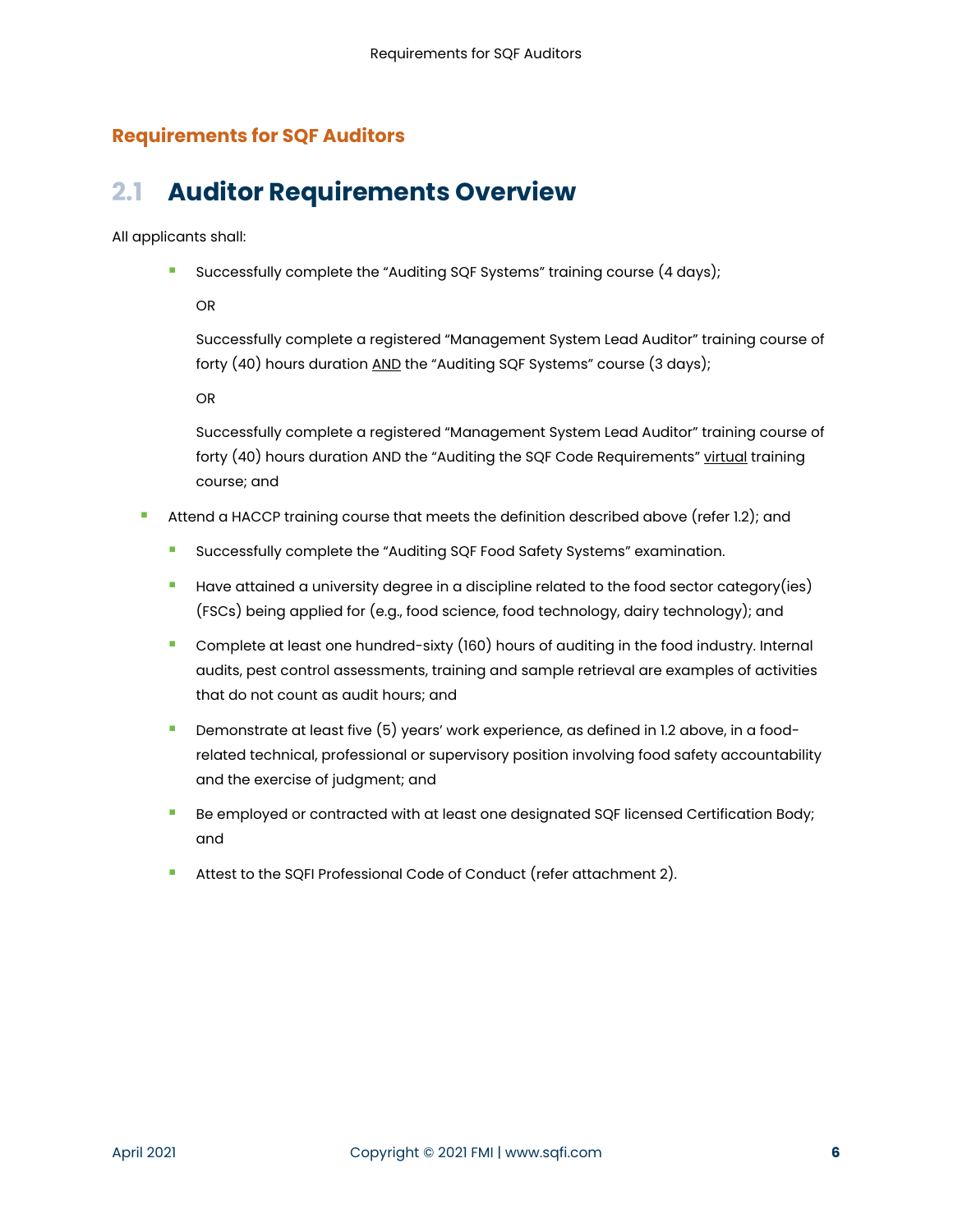# <span id="page-7-0"></span>**2.2 Food Sector Category (FSC) Designation**

#### **2.2.1 FSC Requirements Overview**

Applicants are to determine the food sector categories that support their education, training, work experience and audit history.

For each food sector category that is applied for, the applicant must demonstrate:

A minimum of two (2) years' work experience, as defined in 1.2 above, within the food industry sector;

OR

One hundred-sixty (160) audit hours auditing within the requested FSC;

OR

A combination of work experience and audit experience for each FSC requested (e.g., one (1) year experience and eighty (80) audit hours).

#### **2.2.2 Additional Food Sector Category Requirements**

Additional qualification is required for the following food sector categories:

#### **FSC 00 - Quality**

Applicants shall demonstrate any of the following training, auditing experience or professional designations:

**Shall have attended the SQF Quality Auditor training course, or Quality Systems course,** 

OR

 Shall have attended a quality training course deemed equivalent by SQFI (eg ASQ-CQA, CQE, CQI, CQIA, Six Sigma – all levels, etc);

OR

**Achieve a credential in one of the following ASQ-CQA, CQE, CQI, CQIA, CMQ-QE, Six Sigma, etc.;** 

OR

**Have completed a quality management post-graduate degree or diploma through a** recognized tertiary institution;

OR

 Have a minimum of sixty (60) hours experience auditing against the SQF Quality Code, ISO 9001 or other equivalent quality management standard (may be included in 160 hours required for auditor registration). Quality management system audits shall be referenced on the applicant's audit log;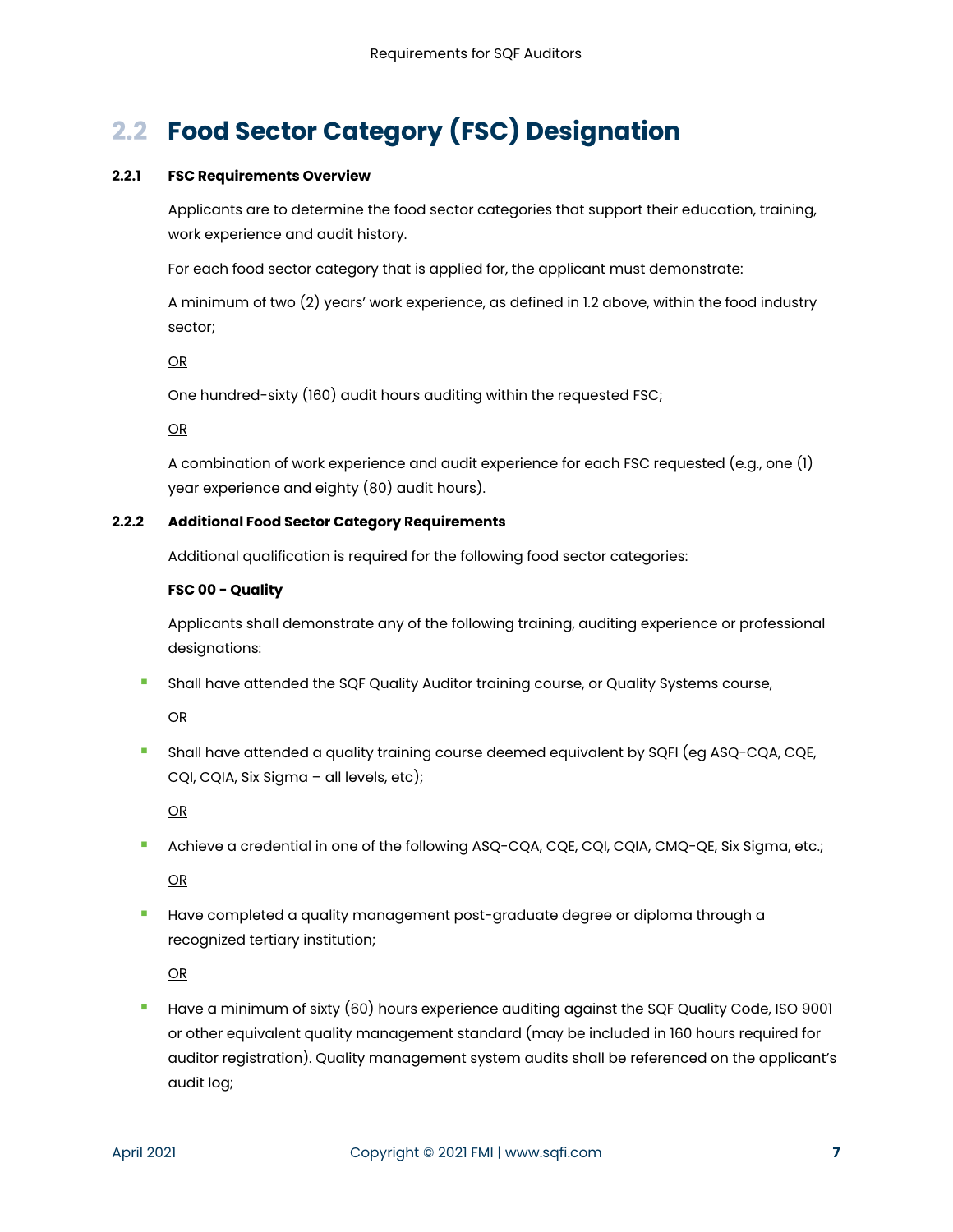#### AND

**B** Shall complete the "Auditing SQF Quality Systems" examination.

#### **FSC 15 - Canning, UHT, and Aseptic Operations**

**An approved scheduled processing course (canning process)** 

#### **FSC 27 - Manufacture of Food Packaging**

A degree or higher certificate in packaging technology and a relevant certificate recognized by the SQFI in food technology, food hygiene or related science subject;

OR

**A primary qualification in food technology, food safety/hygiene or related science subject and a** certificate in packaging technology that is recognized by SQF.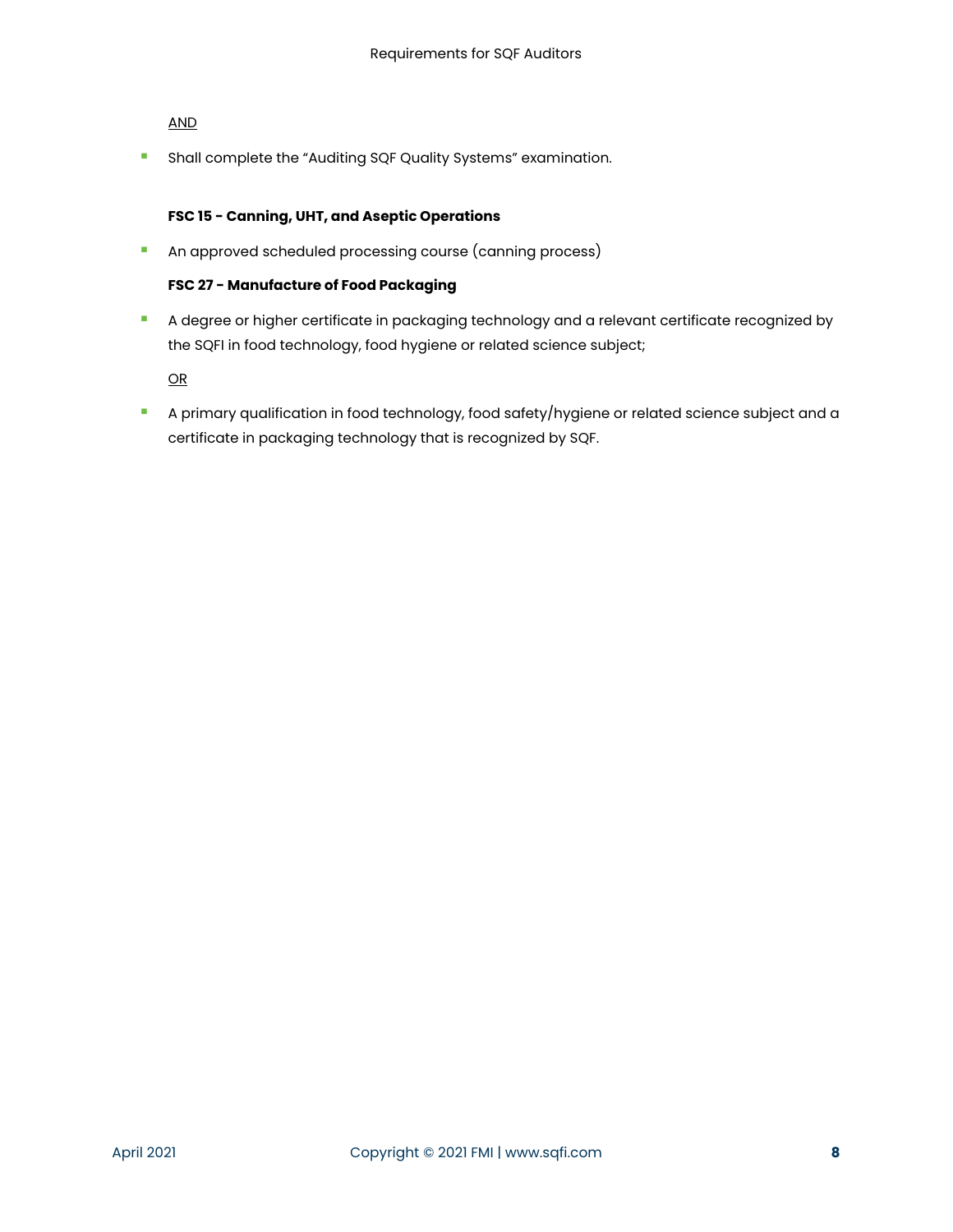# <span id="page-9-0"></span>**2.3 SQF Auditor Application Process**

#### **2.3.1** The initial application

The SQFI or its designee assesses the competencies of applicants for SQF Auditor registration by evaluating education, training, work experience and auditing experience against the requirements specified in section 2.1 and 2.2 of these criteria.

Completed applications are submitted online via the SQFI website [\(www.sqfi.com\)](http://www.sqfi.com/). A nonrefundable application fee must be paid before the application review can begin. This information is available on the SQFI website [\(www.sqfi.com\)](http://www.sqfi.com/).

Applicants are required to utilize the auditor registration forms available on the website. The forms must be completed according to the instructions provided in the file. The applicant can password protect the file prior to submission to prevent unintentional changes. All other attachments should be submitted in pdf format.

All forms shall be completely and accurately filled out or will be returned to the applicant for correction if deficient.

Auditor applicants shall upload the following evidence supporting their application as part of the online registration process:

- **HACCP training certificate of attainment;**
- **Auditor training courses (as specified in 1.2);**
- **Work experience log (refer to 1.2 for qualifying experience);**
- **Audit log (see below for qualifying audits);**
- **University Degree (refer to 1.2 for qualifying degree);**
- **Sponsor verification form (one signature must be from a licensed SQFI certification body and** one signature from a food industry professional with knowledge of the applicants work experience);
- **Auditor Examination certificate; and**
- Records to support FSC qualification (refer to 2.2.2)

The audit log shall contain the audit experience of the applicant and meet the following criteria:

- All referenced audits shall be third party or second party audits. Internal audits of a site as an employee of that site will not be considered and should not be included on the audit log. Shadow or witness audits where the auditor takes no responsibility in the audit process or the audit outcome will not be considered and should not be included on the audit log.
- Qualifying audits that are included on the audit log must reference a recognized standard, checklist or audit tool. Examples of acceptable audit standards include HACCP audits, GFSI recognized certification program audits, GMP or GAP audits. Audit checklists used by the applicant may be requested by SQFI or its designee in order to determine the scope of the audit.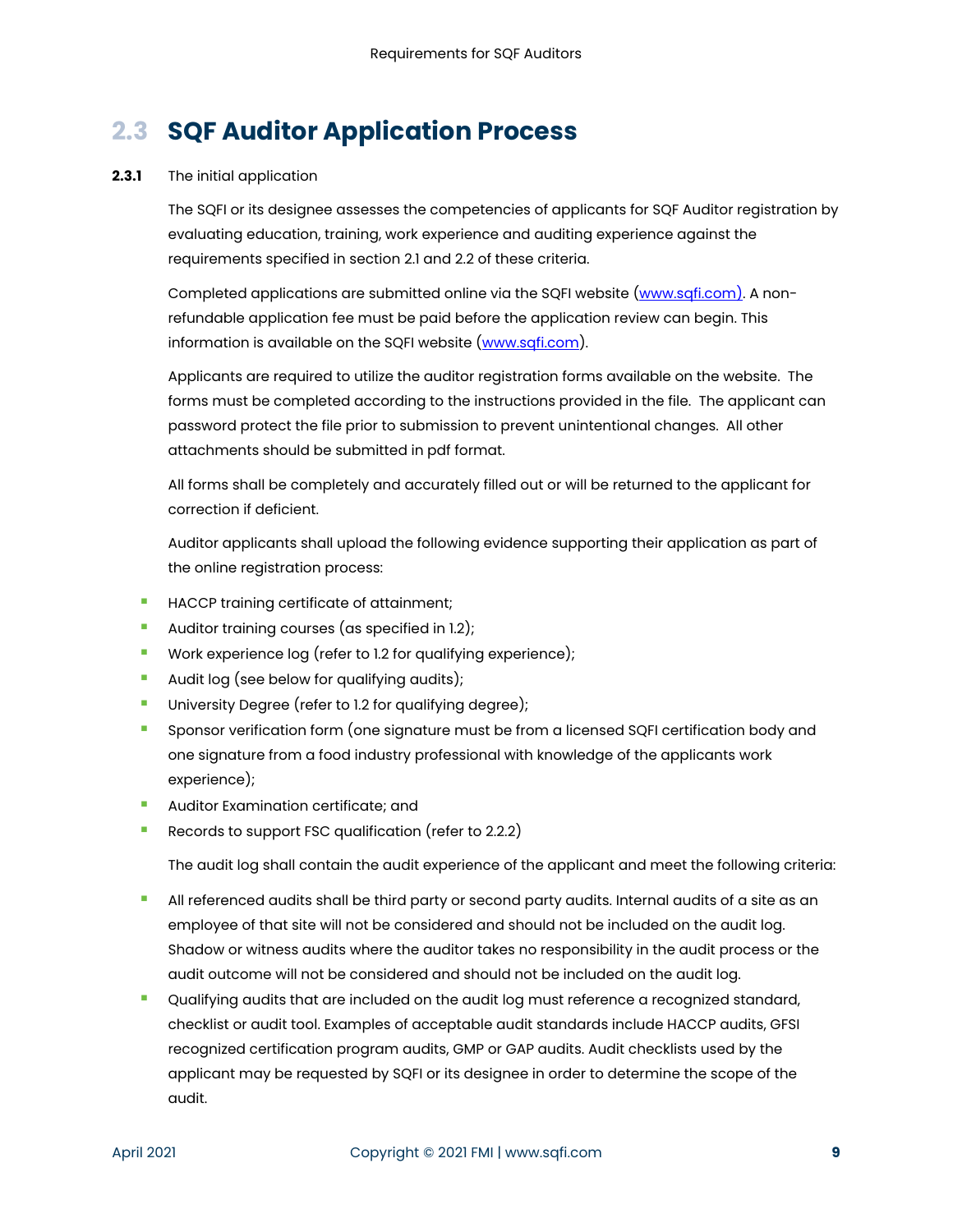- Only audits that have been acquired up to ten (10) years prior to application will be accepted as audit experience.
- **Each audit referenced shall include the information required in the form.**

Following receipt of the application, all mandatory documents, and payment of the application fee, the information is reviewed by SQFI or its designee for accuracy, including documentary evidence of training and formal qualifications.

In considering registration level and scope, the applicant's qualifications are evaluated, including any food sector-related training courses undertaken and the applicant's food sector work and auditing experience. SQFI or its designee may request feedback from the verification contacts provided on the application about the performance of the applicant.

SQFI or its designee may request additional supporting information from the applicant as required. If the SQFI or its designee is unable to obtain satisfactory verification of information and experience from competent references, an interview may be required.

The SQFI or its designee maintains a file on each applicant, which remains confidential. The file will include the original application documentation; check sheets, records of investigations, appeals and complaints, auditing logs and re-registration documents.

Once an application is approved, applicants shall pay the registration fee before their SQFI professional credentials can be issued. Applicable fees can be found on the SQFI website [\(www.sqfi.com\)](http://www.sqfi.com/).

#### **2.3.2 Certificate of Registration and Identification Card**

Each successful applicant will receive an identification card issued by the SQFI. Certificates and ID cards have an expiry date, which is the date re-registration falls due. The terminology to be used by registered SQF auditors in describing their registration on business cards, letterhead etc. is: "Registered SQF Auditor."

#### **2.3.3 Publication of Registration**

A register of SQF auditors is displayed on the SQFI website (www.sqfi.com).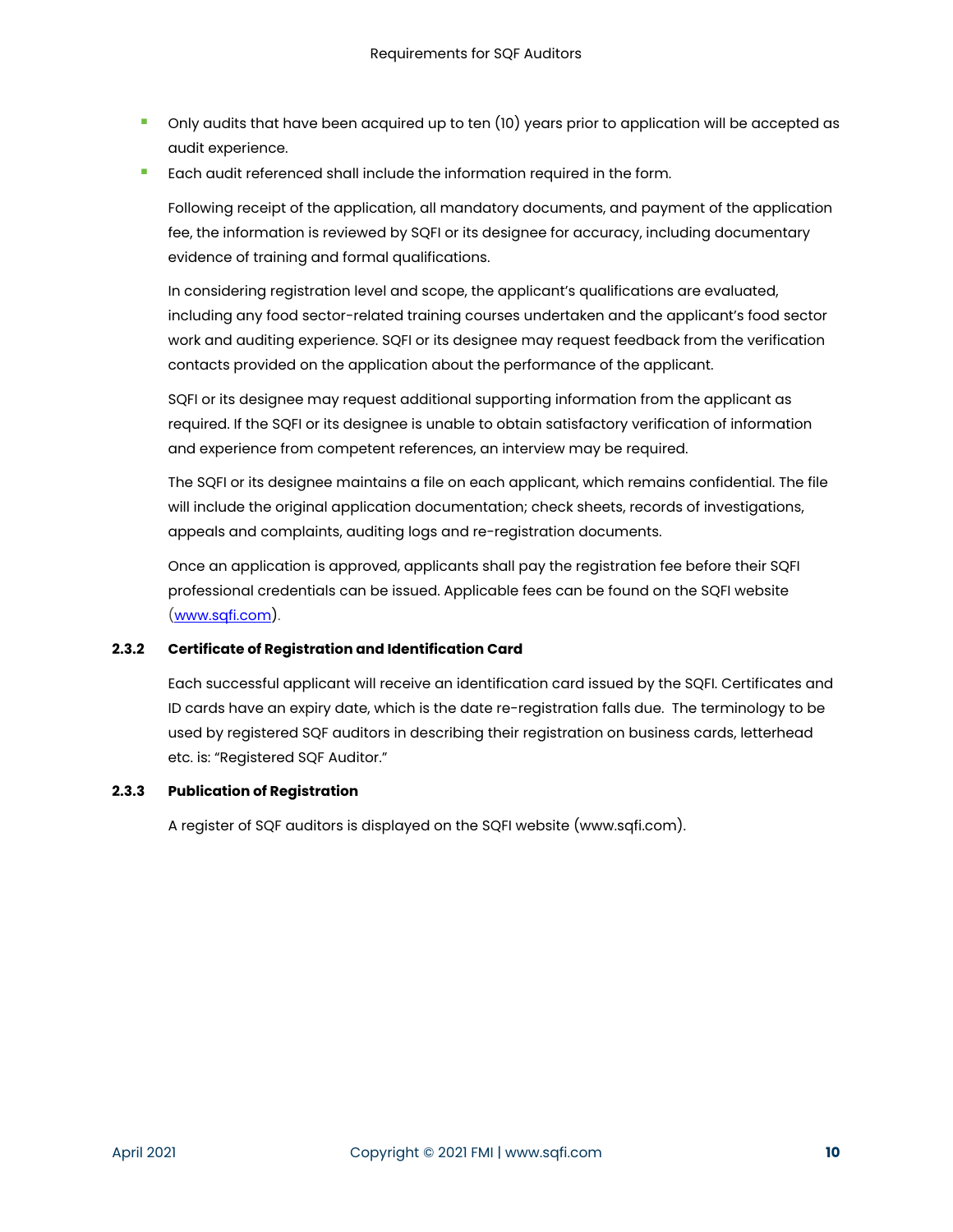## <span id="page-11-0"></span>**2.4 Advancement to Another Category**

Advancement to another Food Sector Category can be achieved at any time, provided suitable qualifications and / or experience for that category has been gained through training, auditing, industry experience or consulting experience. To obtain registration for an additional food sector category, applicants will need to submit:

- i. Supporting documentation demonstrating qualifications and audit experience as outlined in 2.2 in the relevant food sector; and
- ii. The appropriate advancement fee as listed on the SQFI website [\(www.sqfi.com\)](http://www.sqfi.com/).

# <span id="page-11-1"></span>**2.5 Requirements for Annual Auditor Re-registration**

Re-registration is required annually on the anniversary date of initial registration. Requirements for reregistration include submission of the following, along with the annual fee:

- Evidence of auditing experience, as detailed in 2.5.1;
- **Evidence of professional development, as detailed in 2.5.2;**
- **E** Evidence of participation in SQF Professional Update course (2.5.3);
- Declaration of one sponsor from a licensed SQF certification body (2.5.4), and
- Reaffirm the SQFI Professional Code of Conduct (2.5.5)

#### **2.5.1 Auditing Experience**

For re-registration, all currently registered SQF auditors shall submit an audit log demonstrating a minimum of five (5) complete SQF System audits. All audits shall be certification, recertification or surveillance audits.

Auditors must conduct a minimum of one (1) audit or demonstrate competence through education, training, consulting, etc. in each of their designated food sector category(ies) within five (5) years. Auditors that do not conduct audits within their designated food sector category (ies) within five (5) years, will be de-registered from the FSC(s) in which they do not have the minimum required auditing experience. The audit can be in any GFSI scheme and should be recorded in the auditor registration form identified as "Last Audit by FSC."

Re-registration for FSC 00- Quality is annual. One (1) of the five (5) SQF system audits required for re-registration must include an audit of the SQF Quality Code or one (1) SQF Quality audit conducted for a site registered to another GFSI certification program.

An auditor that has been removed from an FSC can reapply for that FSC by submitting evidence for demonstration of competence through auditing, training, education, or industry experience.

#### **2.5.2 Professional Development**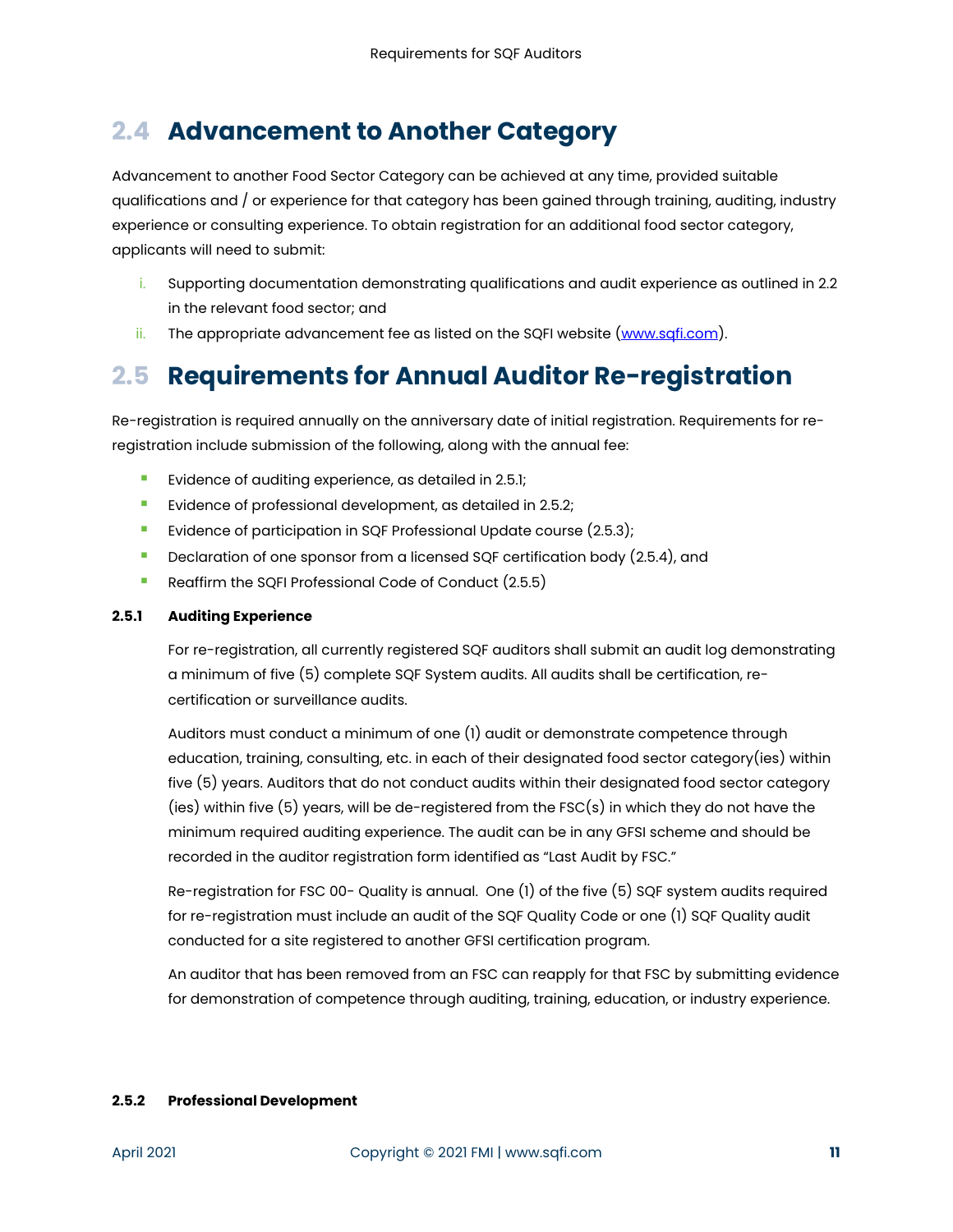Currently registered SQF food safety auditors shall undertake at least fifteen (15) hours of continuing professional development within their registration year relevant to their registered food sector categories and their personal needs for skills and knowledge. Professional development information shall be provided in the "Professional Update" log in the auditor registration forms. The following activities are examples of professional development:

- Formal short course participation;
- $\blacksquare$  In-house course / workshop participation;
- Conference / seminar attendance;
- **Professional body / association meeting attendance;**
- **Relevant committee and working group meeting attendance;**
- **Preparation and public presentation of papers;**
- **Preparation and publication of articles.**

**Note:** In the selection of annual professional development activities, SQF food safety auditors should consider their personal strengths and weaknesses to identify areas for personal improvement. These activities should target new or the improvement of existing food safety and quality management skills and knowledge.

Consulting, training, development of programs, or other activities completed in the execution of one's daily work are not considered professional development and should not be included.

#### **2.5.3 SQFI Professional Update**

Registered SQF auditors shall participate in one (1) SQF Food Safety Professional Update course delivered by SQFI within their registration year. This update may be delivered via webinar for general participation or delivered directly to certification bodies upon request.

#### **2.5.4 Declaration of Sponsor Certification Body**

Currently registered SQF auditors must declare in their re-registration application an SQF licensed Certification Body that will sponsor their re-registration application.

#### **2.5.5 Reaffirmation of the SQFI Code of Conduct**

Each applicant for re-registration will be asked to attest that they comply with the SQFI Code of Conduct and that any complaints regarding their performance will be dealt with in a manner to prevent recurrence.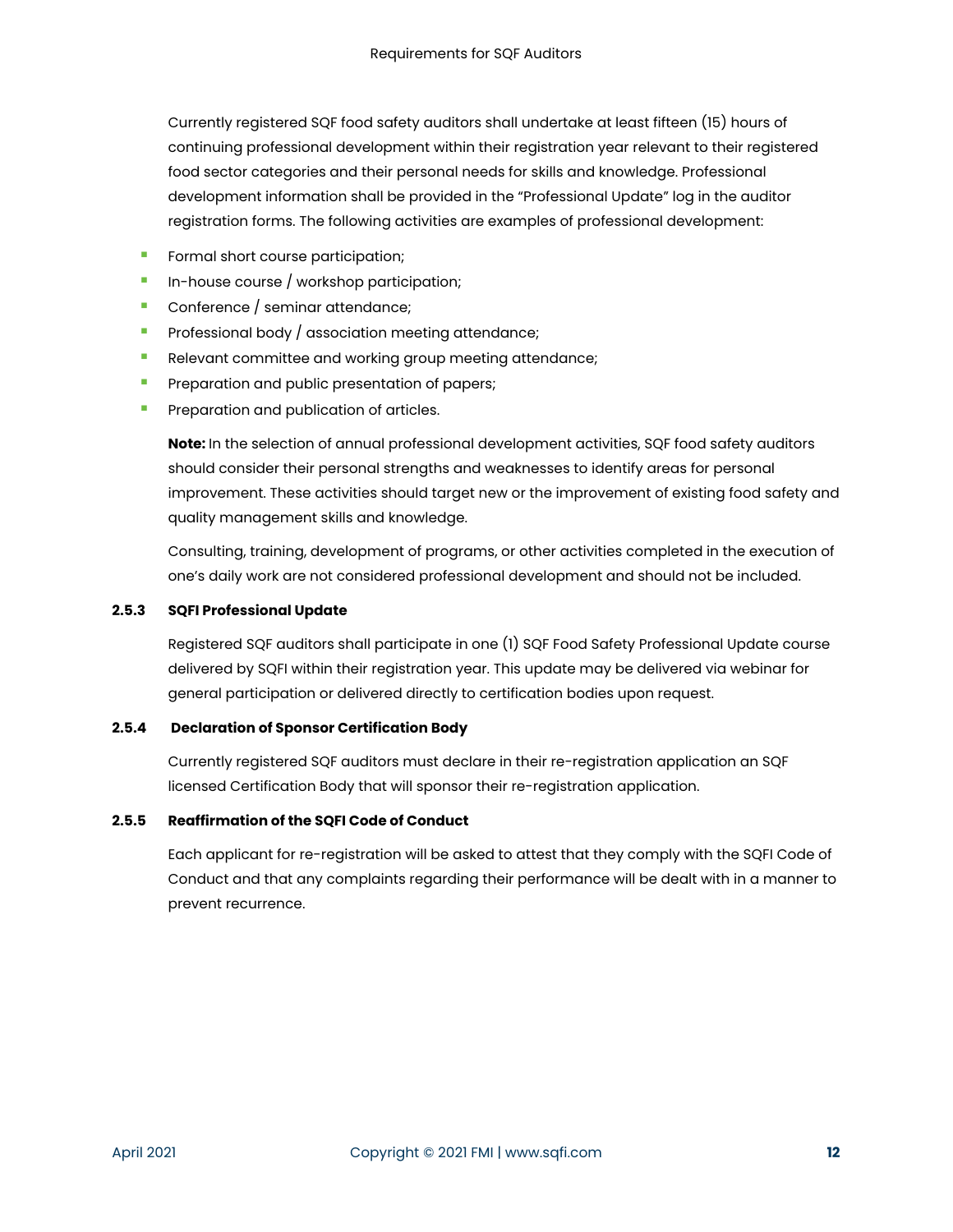### <span id="page-13-0"></span>**Requirements for SQF Technical Reviewers**

# <span id="page-13-1"></span>**3.1 Overview**

Licensed SQF certification bodies are required to use registered technical reviewers or registered SQF auditors to review or provide oversight of the review of all SQF audit reports created by that certification body.

SQF auditors acting as technical reviewers are not required to also register as technical reviewers. Technical reviewers are not registered against food sector categories.

All applicants shall:

Successfully complete the "SQF Auditing SQF Systems" training course (4 days);

OR

 Successfully complete a registered "Management System Lead Auditor" training course of forty (40) hours duration AND the "Auditing SQF Systems" course (3 days);

OR

- Successfully complete a registered "Management Systems Lead Auditor" training course of forty (40) hour duration AND the "Auditing the SQF Code Requirements" virtual training course; and
- Attend a HACCP training course that meets the definition described above (refer 1.2); and
- **Successfully complete the Auditing SQF Food Safety Systems examination; and**
- **Complete at least eighty (80) hours of food safety auditing in the food industry. Audits** submitted shall meet the same requirements as those for SQF auditors; and
- **Demonstrate at least two (2) years' work experience in food safety and/or quality management** (refer to 1.2); and
- **Be employed or contracted with at least one designated licensed SQF Certification Body; and**
- Attest to the SQFI Professional Code of Conduct (refer attachment 2); and
- **Have attained a university degree in food science, food technology or related discipline.**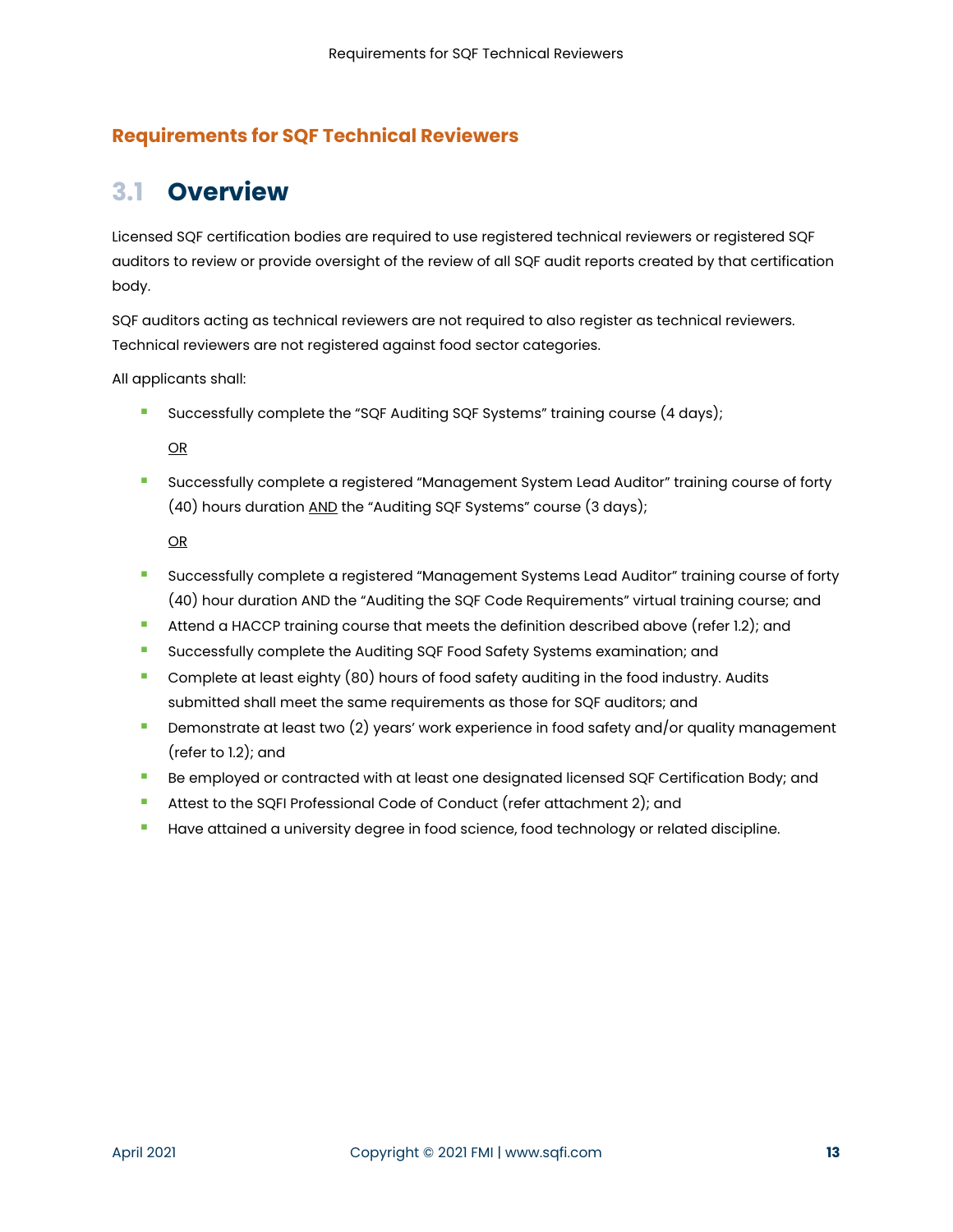# <span id="page-14-0"></span>**3.2 Technical Reviewer Application Process**

The application process for technical reviewers shall follow the process as outlined in 2.3.1 above with the exception of designation and evidence of Food Sector categories. FSC designation is not applicable for technical reviewers.

#### **3.2.1 Certificate of Registration and Identification Card**

Each successful applicant will receive a certificate that includes an expiry date, which is the date re-registration falls due.

#### **3.2.2 Publication of Registration**

A register of technical reviewers is displayed on the SQFI website (www.sqfi.com).

# <span id="page-14-1"></span>**3.3 Requirements for Annual Technical Reviewer Re-registration**

Re-registration for technical reviewers is annual. Technical reviewers are required to meet the same reregistration criteria as SQF auditors with the exception of the five (5) SQF system audits. There is no requirement for technical reviewers to conduct site audits throughout the year.

Requirements for re-registration include submission of the following, along with the annual fee:

- **EVIDENCE OF PROPRESS** EVIDENCE POINT EVIDENCE TO EVIDENCE The USB. 2.5.2;
- Evidence of participation in SQF Professional Update course (refer 2.5.3) within the candidate's registration year;
- **Declaration of one sponsor from a licensed SQF certification body (refer 2.5.4); and**
- Reaffirm the SQFI Professional Code of Conduct (refer 2.5.5)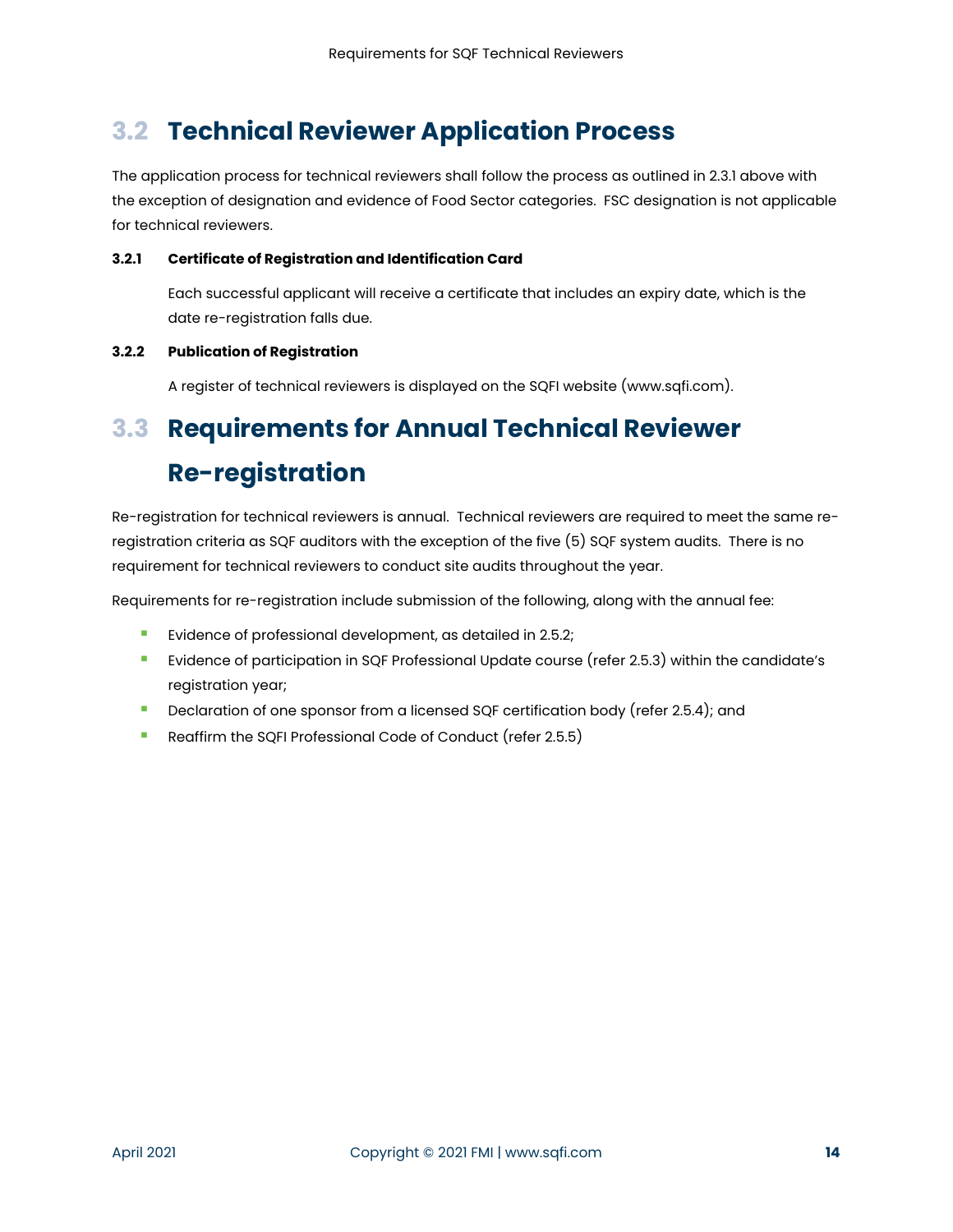### <span id="page-15-0"></span>**Attachment 1: Key Competencies for SQF Food Safety Auditors**

# <span id="page-15-1"></span>**1. General Competencies**

Applicants must demonstrate through their qualifications and/or work experience that they have achieved a satisfactory level of knowledge and experience in a particular food industry sector. All applicants must demonstrate:

- Proficiency in auditing, management and effective communication techniques;
- **The ability to demonstrate the personal attributes and professional integrity necessary for the** effective performance of audits;
- **Knowledge and experience of auditing in the food industry;**
- **The ability to identify and assess potential quality defects at all links in the food supply chain,** and
- The ability to plan, lead and organize the audit.

# <span id="page-15-2"></span>**2. Food Safety Competencies**

- **The ability to identify and assess potential food safety hazards at all links in the supply chain** including:
	- **Biological hazards**
	- **•** Chemical hazards (including allergens)
	- **Physical hazards**
- The ability to assess the effectiveness of methodologies for controlling food safety hazards;
- **An understanding of the current principles and practices of HACCP according to the current** edition of the Codex Alimentarius Commission Guidelines;
- **Auditors applying for FSC27 shall demonstrate the knowledge of packaging materials** manufacture;
- **Auditors applying for FSC 15 shall demonstrate competency in thermal-processing through an** industry recognized qualification;
- Experience and a sound technical knowledge of the product and the process;
- **K** Knowledge of relevant pre-requisite programs, industry codes of practice, legal requirements, and industry guidelines and standards.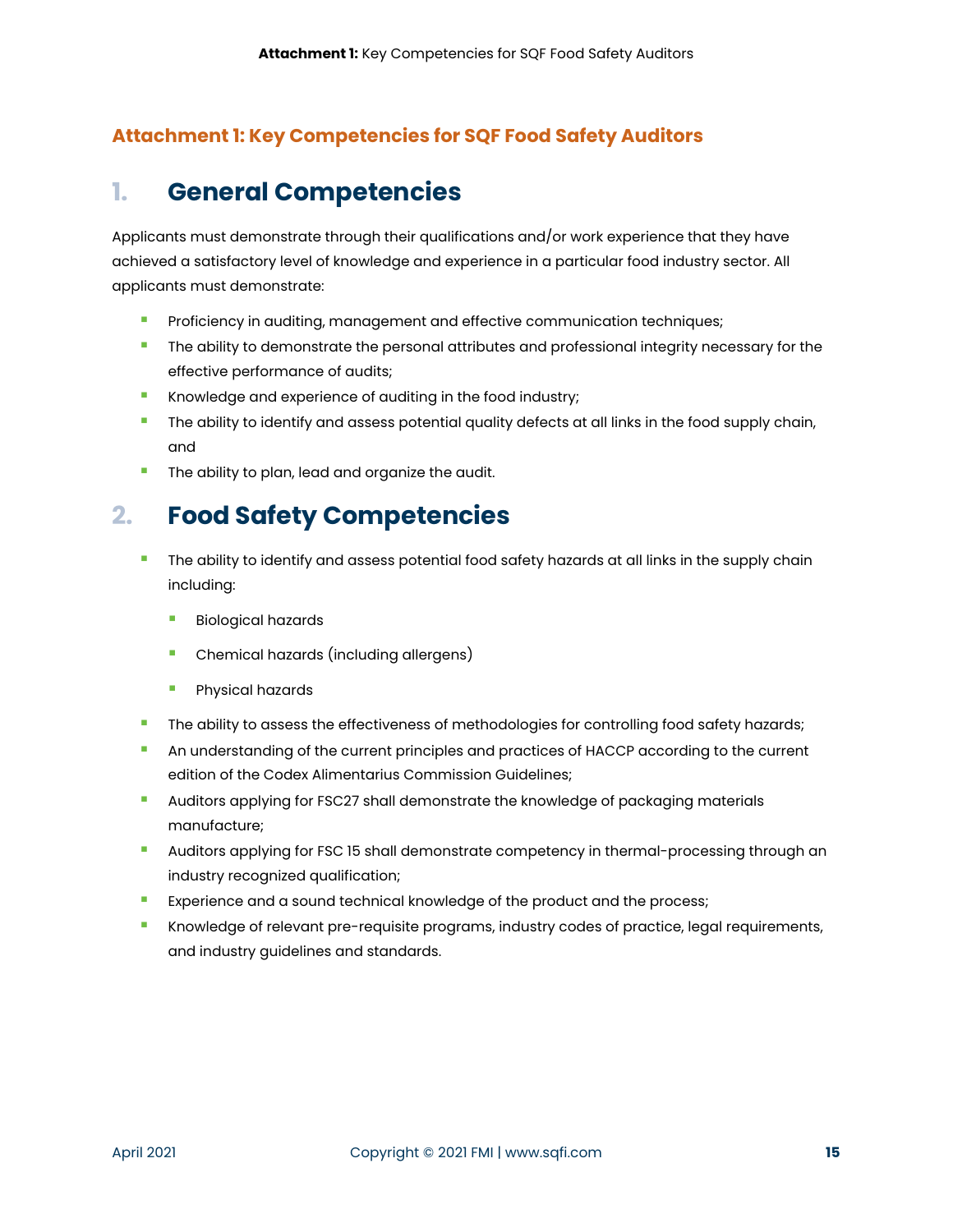# <span id="page-16-0"></span>**3. Quality Management Competencies (if registered to FSC 00 - Quality)**

- **The ability to identify and assess potential quality threats at all links in the supply chain;**
- **The ability to assess the effectiveness of methodologies for controlling quality hazards;**
- The ability to apply current principles and practices of HACCP to the identification and control of quality threats;
- **EXPERIENCE 20 FILM EXPERIENCE A** Experience and a sound technical knowledge of process control and other quality tools used to measure and improve process capability;
- **E** Knowledge of relevant pre-requisite programs, industry codes of practice, legal requirements, and industry guidelines and standards.